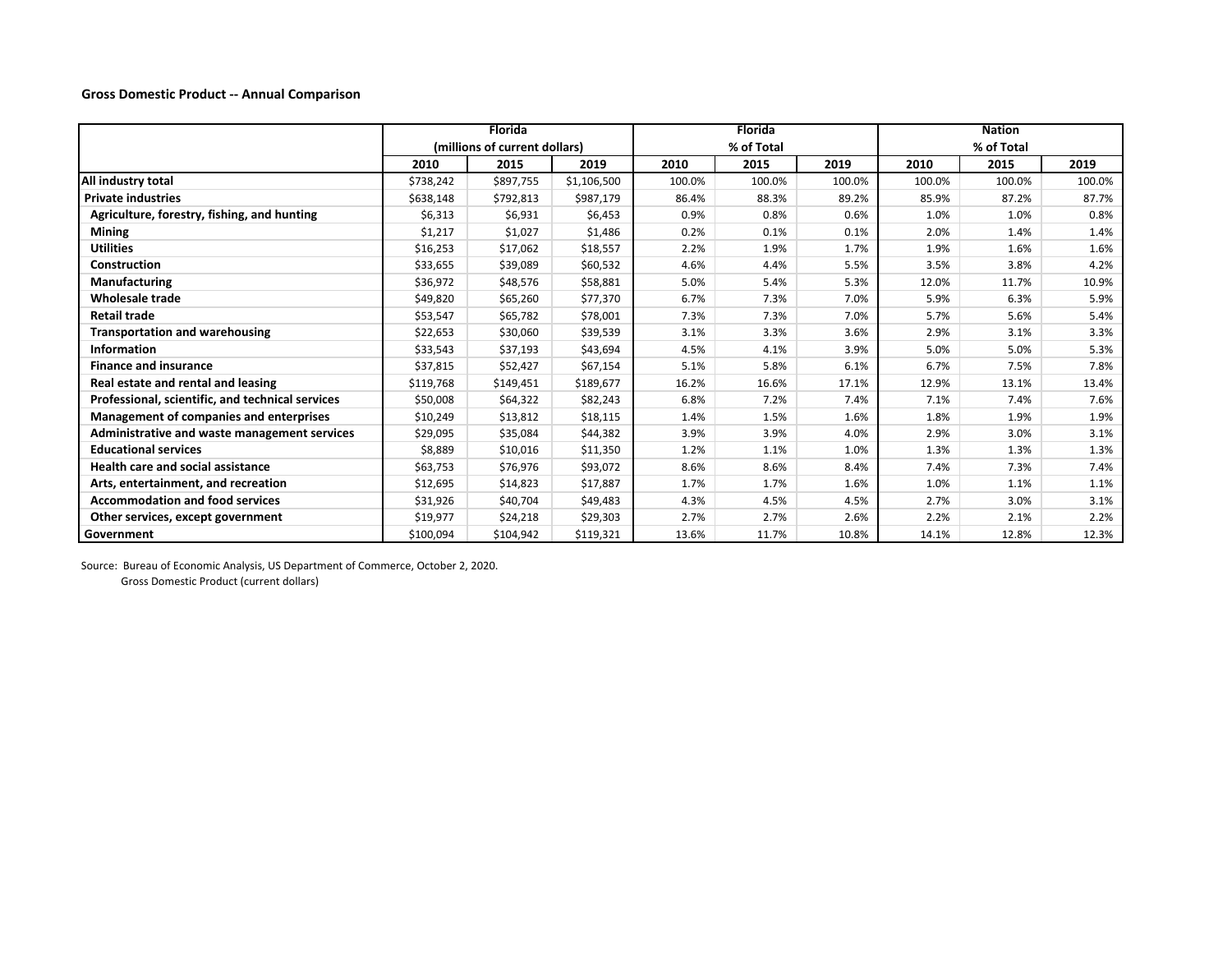## **Gross Domestic Product ‐‐ Florida**

| <b>Florida</b>                                   | <b>Millions of Current Dollars</b> |             | % of Total |        |  |
|--------------------------------------------------|------------------------------------|-------------|------------|--------|--|
|                                                  | 2018                               | 2019        | 2018       | 2019   |  |
| All industry total                               | \$1,050,298                        | \$1,106,500 | 100.0%     | 100.0% |  |
| <b>Private industries</b>                        | \$935,080                          | \$987,179   | 89.0%      | 89.2%  |  |
| Agriculture, forestry, fishing, and hunting      | \$6,445                            | \$6,453     | 0.6%       | 0.6%   |  |
| <b>Mining</b>                                    | \$1,582                            | \$1,486     | 0.2%       | 0.1%   |  |
| <b>Utilities</b>                                 | \$17,714                           | \$18,557    | 1.7%       | 1.7%   |  |
| Construction                                     | \$57,067                           | \$60,532    | 5.4%       | 5.5%   |  |
| <b>Manufacturing</b>                             | \$56,065                           | \$58,881    | 5.3%       | 5.3%   |  |
| <b>Wholesale trade</b>                           | \$73,258                           | \$77,370    | 7.0%       | 7.0%   |  |
| <b>Retail trade</b>                              | \$75,051                           | \$78,001    | 7.1%       | 7.0%   |  |
| <b>Transportation and warehousing</b>            | \$35,317                           | \$39,539    | 3.4%       | 3.6%   |  |
| <b>Information</b>                               | \$41,180                           | \$43,694    | 3.9%       | 3.9%   |  |
| <b>Finance and insurance</b>                     | \$63,780                           | \$67,154    | 6.1%       | 6.1%   |  |
| Real estate and rental and leasing               | \$180,331                          | \$189,677   | 17.2%      | 17.1%  |  |
| Professional, scientific, and technical services | \$76,750                           | \$82,243    | 7.3%       | 7.4%   |  |
| <b>Management of companies and enterprises</b>   | \$16,605                           | \$18,115    | 1.6%       | 1.6%   |  |
| Administrative and waste management services     | \$42,954                           | \$44,382    | 4.1%       | 4.0%   |  |
| <b>Educational services</b>                      | \$10,803                           | \$11,350    | 1.0%       | 1.0%   |  |
| <b>Health care and social assistance</b>         | \$88,656                           | \$93,072    | 8.4%       | 8.4%   |  |
| Arts, entertainment, and recreation              | \$17,039                           | \$17,887    | 1.6%       | 1.6%   |  |
| <b>Accommodation and food services</b>           | \$46,798                           | \$49,483    | 4.5%       | 4.5%   |  |
| Other services, except government                | \$27,685                           | \$29,303    | 2.6%       | 2.6%   |  |
| Government                                       | \$115,218                          | \$119,321   | 11.0%      | 10.8%  |  |

Source: Bureau of Economic Analysis, US Department of Commerce, October 2, 2020. Gross Domestic Product (current dollars)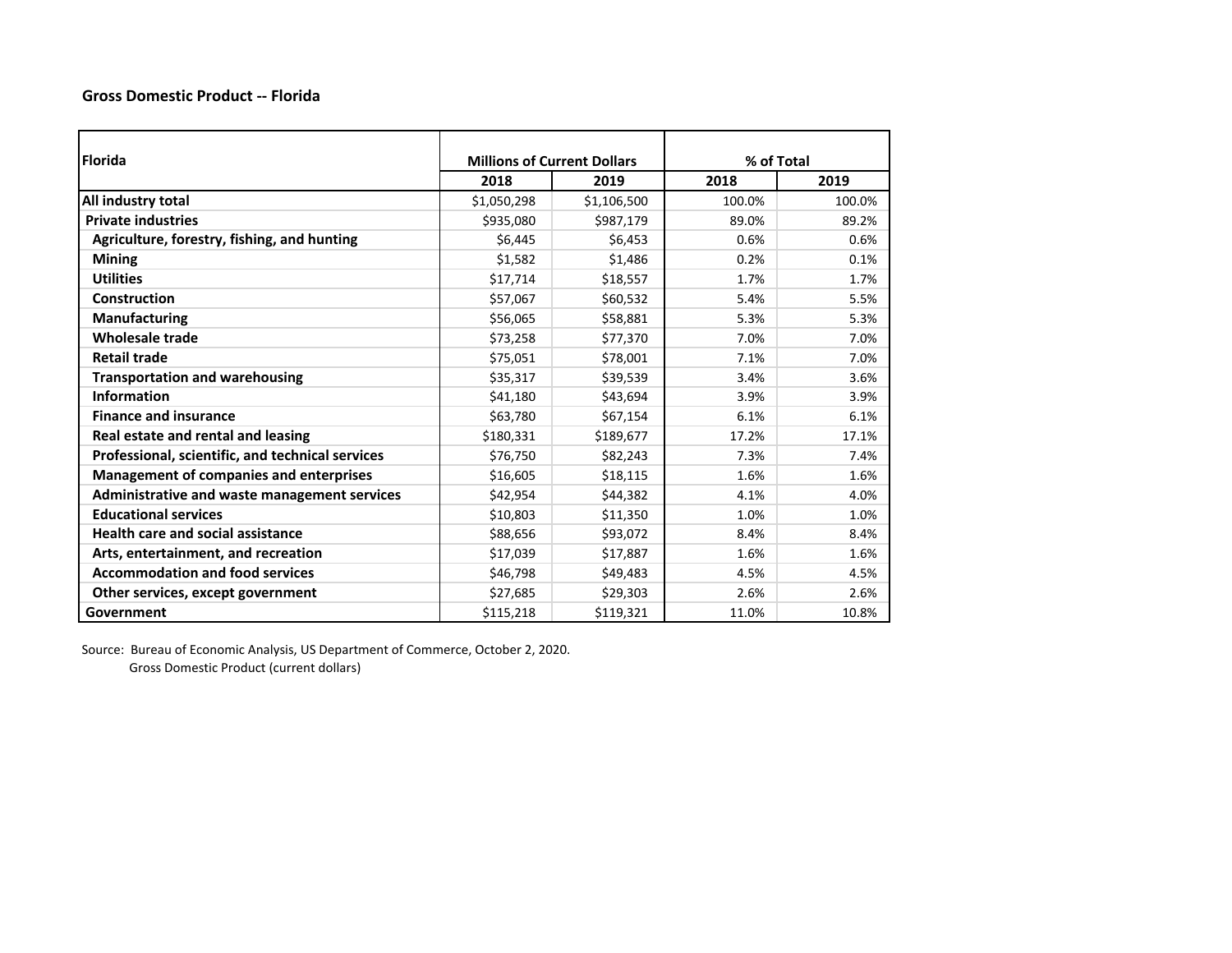## **2019 Gross Domestic Product by State (millions of current dollars)**

|                                                  | Florida     | California  | Texas       | <b>New York</b> | Alabama   | Georgia   | <b>North Carolina</b> | <b>South Carolina</b> |
|--------------------------------------------------|-------------|-------------|-------------|-----------------|-----------|-----------|-----------------------|-----------------------|
| All industry total                               | \$1,106,500 | \$3,132,801 | \$1,843,803 | \$1,772,261     | \$228,143 | \$625,714 | \$591,601             | \$247,544             |
| <b>Private industries</b>                        | \$987,179   | \$2,785,471 | \$1,648,563 | \$1,587,184     | \$189,942 | \$554,541 | \$513,107             | \$209,825             |
| Agriculture, forestry, fishing, and hunting      | \$6,453     | \$39,296    | \$9,563     | \$3,003         | \$1,936   | \$3,664   | \$3,925               | \$1,072               |
| <b>Mining</b>                                    | \$1,486     | \$8,838     | \$145,058   | \$944           | \$2,365   | \$1,380   | \$591                 | \$509                 |
| <b>Utilities</b>                                 | \$18,557    | \$41,686    | \$31,589    | \$24,229        | \$6,280   | \$11,313  | \$8,953               | \$5,825               |
| <b>Construction</b>                              | \$60,532    | \$119,485   | \$96,410    | \$53,739        | \$8,619   | \$27,014  | \$23,342              | \$13,100              |
| <b>Manufacturing</b>                             | \$58,881    | \$324,429   | \$241,005   | \$71,056        | \$38,400  | \$61,608  | \$101,598             | \$40,265              |
| <b>Wholesale trade</b>                           | \$77,370    | \$166,878   | \$144,806   | \$75,767        | \$13,440  | \$47,013  | \$34,275              | \$14,917              |
| Retail trade                                     | \$78,001    | \$154,426   | \$97,007    | \$74,371        | \$15,133  | \$33,519  | \$30,583              | \$15,999              |
| <b>Transportation and warehousing</b>            | \$39,539    | \$89,884    | \$68,884    | \$37,195        | \$6,651   | \$25,493  | \$14,313              | \$6,017               |
| <b>Information</b>                               | \$43,694    | \$300,507   | \$64,385    | \$147,166       | \$4,709   | \$46,526  | \$20,636              | \$7,603               |
| <b>Finance and insurance</b>                     | \$67,154    | \$154,660   | \$114,187   | \$344,710       | \$13,311  | \$51,209  | \$52,701              | \$10,958              |
| Real estate and rental and leasing               | \$189,677   | \$538,367   | \$187,090   | \$239,667       | \$24,572  | \$85,844  | \$67,517              | \$31,064              |
| Professional, scientific, and technical services | \$82,243    | \$281,801   | \$133,016   | \$152,306       | \$14,421  | \$42,655  | \$38,990              | \$13,832              |
| Management of companies and enterprises          | \$18,115    | \$46,792    | \$26,486    | \$30,060        | \$2,252   | \$14,983  | \$13,886              | \$3,055               |
| Administrative and waste management services     | \$44,382    | \$90,271    | \$61,045    | \$49,633        | \$6,356   | \$21,897  | \$19,437              | \$9,875               |
| <b>Educational services</b>                      | \$11,350    | \$33,916    | \$14,173    | \$37,092        | \$1,399   | \$7,012   | \$7,974               | \$1,884               |
| <b>Health care and social assistance</b>         | \$93,072    | \$195,204   | \$113,075   | \$129,684       | \$17,219  | \$40,506  | \$39,444              | \$15,889              |
| Arts, entertainment, and recreation              | \$17,887    | \$44,528    | \$13,110    | \$30,329        | \$870     | \$3,743   | \$4,928               | \$1,672               |
| <b>Accommodation and food services</b>           | \$49,483    | \$95,226    | \$50,392    | \$52,432        | \$6,230   | \$17,510  | \$17,760              | \$10,476              |
| Other services, except government                | \$29,303    | \$59,280    | \$37,284    | \$33,802        | \$5,781   | \$11,652  | \$12,255              | \$5,816               |
| Government                                       | \$119,321   | \$347,330   | \$195,240   | \$185,077       | \$38,201  | \$71,173  | \$78,494              | \$37,719              |

Source: Bureau of Economic Analysis, US Department of Commerce, October 2, 2020. Gross Domestic Product (current dollars)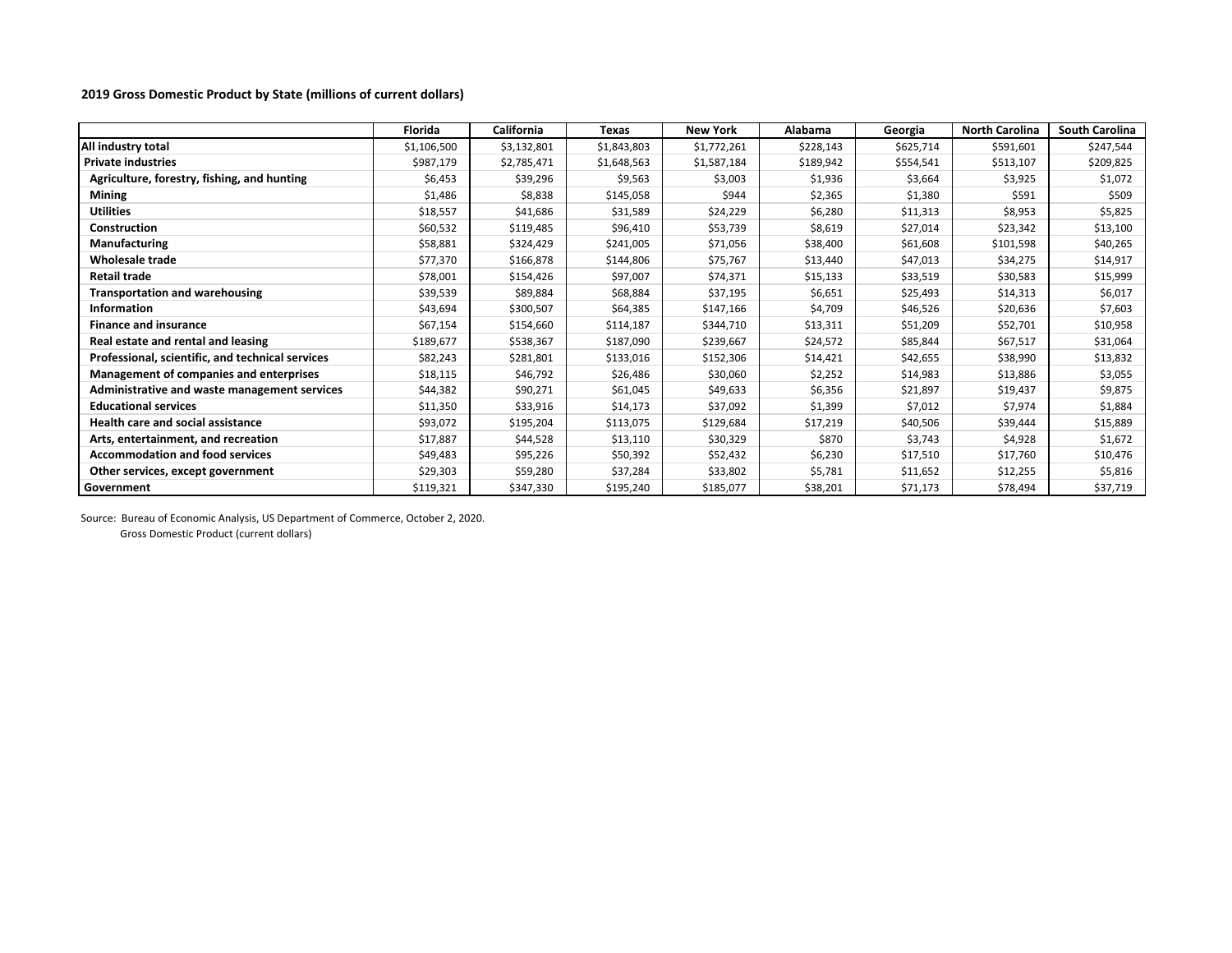## **2019 Gross Domestic Product by State (% of Total)**

|                                                  | Florida | California | Texas  | <b>New York</b> | Alabama | Georgia | <b>North Carolina</b> | <b>South Carolina</b> |
|--------------------------------------------------|---------|------------|--------|-----------------|---------|---------|-----------------------|-----------------------|
| All industry total                               | 100.0%  | 100.0%     | 100.0% | 100.0%          | 100.0%  | 100.0%  | 100.0%                | 100.0%                |
| <b>Private industries</b>                        | 89.2%   | 88.9%      | 89.4%  | 89.6%           | 83.3%   | 88.6%   | 86.7%                 | 84.8%                 |
| Agriculture, forestry, fishing, and hunting      | 0.6%    | 1.3%       | 0.5%   | 0.2%            | 0.8%    | 0.6%    | 0.7%                  | 0.4%                  |
| <b>Mining</b>                                    | 0.1%    | 0.3%       | 7.9%   | 0.1%            | 1.0%    | 0.2%    | 0.1%                  | 0.2%                  |
| <b>Utilities</b>                                 | 1.7%    | 1.3%       | 1.7%   | 1.4%            | 2.8%    | 1.8%    | 1.5%                  | 2.4%                  |
| <b>Construction</b>                              | 5.5%    | 3.8%       | 5.2%   | 3.0%            | 3.8%    | 4.3%    | 3.9%                  | 5.3%                  |
| <b>Manufacturing</b>                             | 5.3%    | 10.4%      | 13.1%  | 4.0%            | 16.8%   | 9.8%    | 17.2%                 | 16.3%                 |
| <b>Wholesale trade</b>                           | 7.0%    | 5.3%       | 7.9%   | 4.3%            | 5.9%    | 7.5%    | 5.8%                  | 6.0%                  |
| <b>Retail trade</b>                              | 7.0%    | 4.9%       | 5.3%   | 4.2%            | 6.6%    | 5.4%    | 5.2%                  | 6.5%                  |
| <b>Transportation and warehousing</b>            | 3.6%    | 2.9%       | 3.7%   | 2.1%            | 2.9%    | 4.1%    | 2.4%                  | 2.4%                  |
| Information                                      | 3.9%    | 9.6%       | 3.5%   | 8.3%            | 2.1%    | 7.4%    | 3.5%                  | 3.1%                  |
| <b>Finance and insurance</b>                     | 6.1%    | 4.9%       | 6.2%   | 19.5%           | 5.8%    | 8.2%    | 8.9%                  | 4.4%                  |
| Real estate and rental and leasing               | 17.1%   | 17.2%      | 10.1%  | 13.5%           | 10.8%   | 13.7%   | 11.4%                 | 12.5%                 |
| Professional, scientific, and technical services | 7.4%    | 9.0%       | 7.2%   | 8.6%            | 6.3%    | 6.8%    | 6.6%                  | 5.6%                  |
| Management of companies and enterprises          | 1.6%    | 1.5%       | 1.4%   | 1.7%            | 1.0%    | 2.4%    | 2.3%                  | 1.2%                  |
| Administrative and waste management services     | 4.0%    | 2.9%       | 3.3%   | 2.8%            | 2.8%    | 3.5%    | 3.3%                  | 4.0%                  |
| <b>Educational services</b>                      | 1.0%    | 1.1%       | 0.8%   | 2.1%            | 0.6%    | 1.1%    | 1.3%                  | 0.8%                  |
| <b>Health care and social assistance</b>         | 8.4%    | 6.2%       | 6.1%   | 7.3%            | 7.5%    | 6.5%    | 6.7%                  | 6.4%                  |
| Arts, entertainment, and recreation              | 1.6%    | 1.4%       | 0.7%   | 1.7%            | 0.4%    | 0.6%    | 0.8%                  | 0.7%                  |
| <b>Accommodation and food services</b>           | 4.5%    | 3.0%       | 2.7%   | 3.0%            | 2.7%    | 2.8%    | 3.0%                  | 4.2%                  |
| Other services, except government                | 2.6%    | 1.9%       | 2.0%   | 1.9%            | 2.5%    | 1.9%    | 2.1%                  | 2.3%                  |
| Government                                       | 10.8%   | 11.1%      | 10.6%  | 10.4%           | 16.7%   | 11.4%   | 13.3%                 | 15.2%                 |

Source: Bureau of Economic Analysis, US Department of Commerce, October 2, 2020. Gross Domestic Product (current dollars)